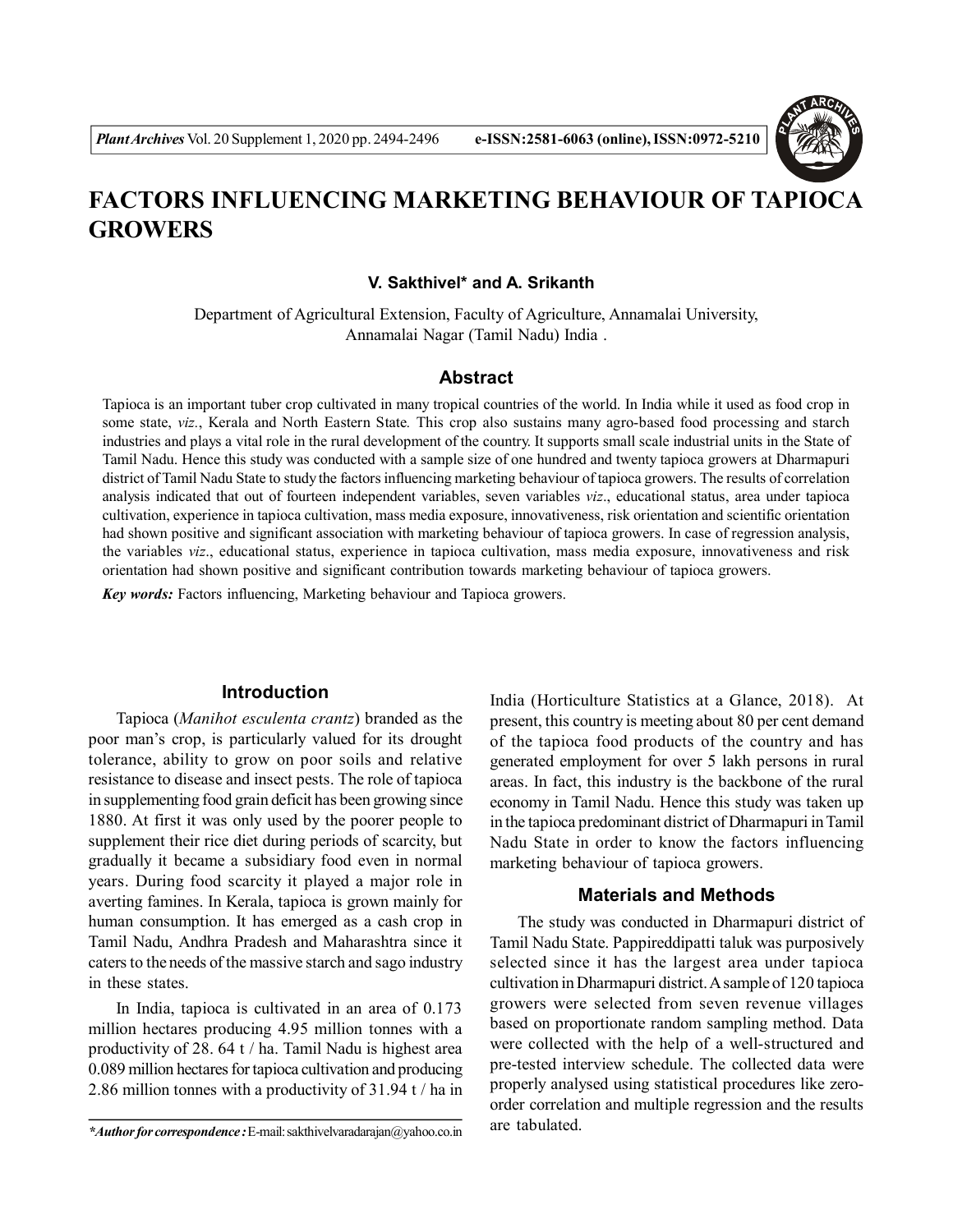### **Results and Discussion**

## **Relationship of characteristics of the respondents with their marketing behaviour**

To find out the association and contribution of independent variables with their marketing behaviour. Zero-order correlation and multiple regression analysis were carried out and the results are presented in table 1.

• Association of characteristics of the respondents with their marketing behaviour: From the table 1, it could be revealed that out of fourteen independent variables, seven variables were found to have positive and significant association with the marketing behaviour. Among the seven variables educational status, area under tapioca cultivation, experience in tapioca cultivation, mass media exposure, innovativeness, risk orientation and scientific orientation had shown positive and significant association with marketing behaviour at 0.05 percent level of probability. The other variables *viz.*, age, annual income, farm size, social participation, extension agency contact, economic motivation and market perception had shown non-significant association with the marketing behaviour of tapioca growers.

Educational status had a positive and significant relationship with marketing behaviour of tapioca growers. This might be due to reason the education facilities acquistation and understanding of new items and it might have enabled marketing. This finding is in line with the findings of Rajeswari, (2011).

Mass media exposure was found to have positive and significant relationship with marketing behaviour of tapioca growers at 0.05 percent level of probability. It

plays an important role in increasing ones horizons of experience and knowledge about marketing behaviour. This finding is in line with the findings of Prashant Maratha and Badodiya, (2017).

Innovativeness was found to have positive and significant relationship with marketing behaviour at five per cent level of probability. The reason might be due to the fact that it allows the person to think beyond the boundaries. An innovative person is always ready to bear the risk with some level of extent. This finding is in line with the findings of Prashant Maratha and Badodiya (2017).

Risk orientation had shown positive and significant association at five per cent level of probability. This might be due to the fact that the most of them had medium level of risk orientation, high risk bearing tendency would have increased the marketing behaviour of the respondents in tapioca cultivation. Thus, it may be stated that the individual with high degree of risk taking behaviour would aspire for more marketing in tapioca. This finding is in line with the findings of Pradeep Kumar, (2015).

• Contribution of characteristics of the respondents towards marketing behaviour: In order to find out which of the independent variables explained the variation in the marketing behaviour and also to know the extent of contribution made by these variables multiple regression analysis was carried out and the results are presented in table 1.

It could be observed from table 1, that all fourteen variables together explained 50.90 percent of the variation in the marketing behaviour. The 'F' value was found to be significant at one per cent level probability. And

| <b>Variable</b>                 | <b>Variables</b>                  | 'r' values  | <b>Standardized regression</b> | <b>Standard</b> | 't' values             |
|---------------------------------|-----------------------------------|-------------|--------------------------------|-----------------|------------------------|
| number                          |                                   |             | co-efficient                   | error           |                        |
| Χ                               | Age                               | 0.180NS     | 0.132                          | 0.013           | 1.281NS                |
| $\overline{X}_n$                | <b>Educational</b> status         | $0.210*$    | 0.213                          | 0.138           | 2.388*                 |
| $X_{\alpha}$                    | Annual income                     | 0.096NS     | 0.417                          | 0.321           | 1.299NS                |
| $X_{\alpha}$                    | Farm size                         | 0.136NS     | 1.496                          | 1.218           | 1.228NS                |
| $X_{\varsigma}$                 | Area under tapioca cultivation    | $0.194*$    | 0.916                          | 0.798           | 1.147NS                |
| $X_{\cdot}$                     | Experience in tapioca cultivation | $0.255*$    | 0.241                          | 0.116           | $2.021*$               |
| $X_{\mathcal{A}}$               | Social participation              | 0.172NS     | 0.108                          | 0.072           | 1.140NS                |
| $X_{\circ}$                     | Extension agency contact          | $-0.046$ NS | 1.392                          | 1.108           | 1.256NS                |
| $X_{\mathrm{o}}$                | Mass media exposure               | $0.193*$    | 0.156                          | 0.104           | 1.798*                 |
| $\overline{\mathrm{X}}_{_{10}}$ | Innovativeness                    | $0.245*$    | 2.786                          | 1.319           | $2.112*$               |
| $X_{11}$                        | Risk orientation                  | $0.193*$    | 1.100                          | 0.600           | $1.679*$               |
| $X_{12}$                        | Scientific orientation            | $0.252*$    | 0.130                          | 0.014           | 1.457NS                |
| $X_{13}$                        | Economic motivation               | $-0.151NS$  | 0.496                          | 0.398           | 1.246NS                |
| $X_{14}$                        | Market perception                 | 0.027NS     | $-0.044$                       | 0.042           | $-0.580$ <sub>NS</sub> |
| $R^2 = 0.509$                   |                                   | $A=9.539$   | $F=6.498**$                    |                 |                        |

**Table 1:** Relationship of characteristics of the respondents with their marketing behaviour.

\* Significant at 5.00 per cent level, \*\* Significant at 1.00 per cent level, NS- Non Significant.